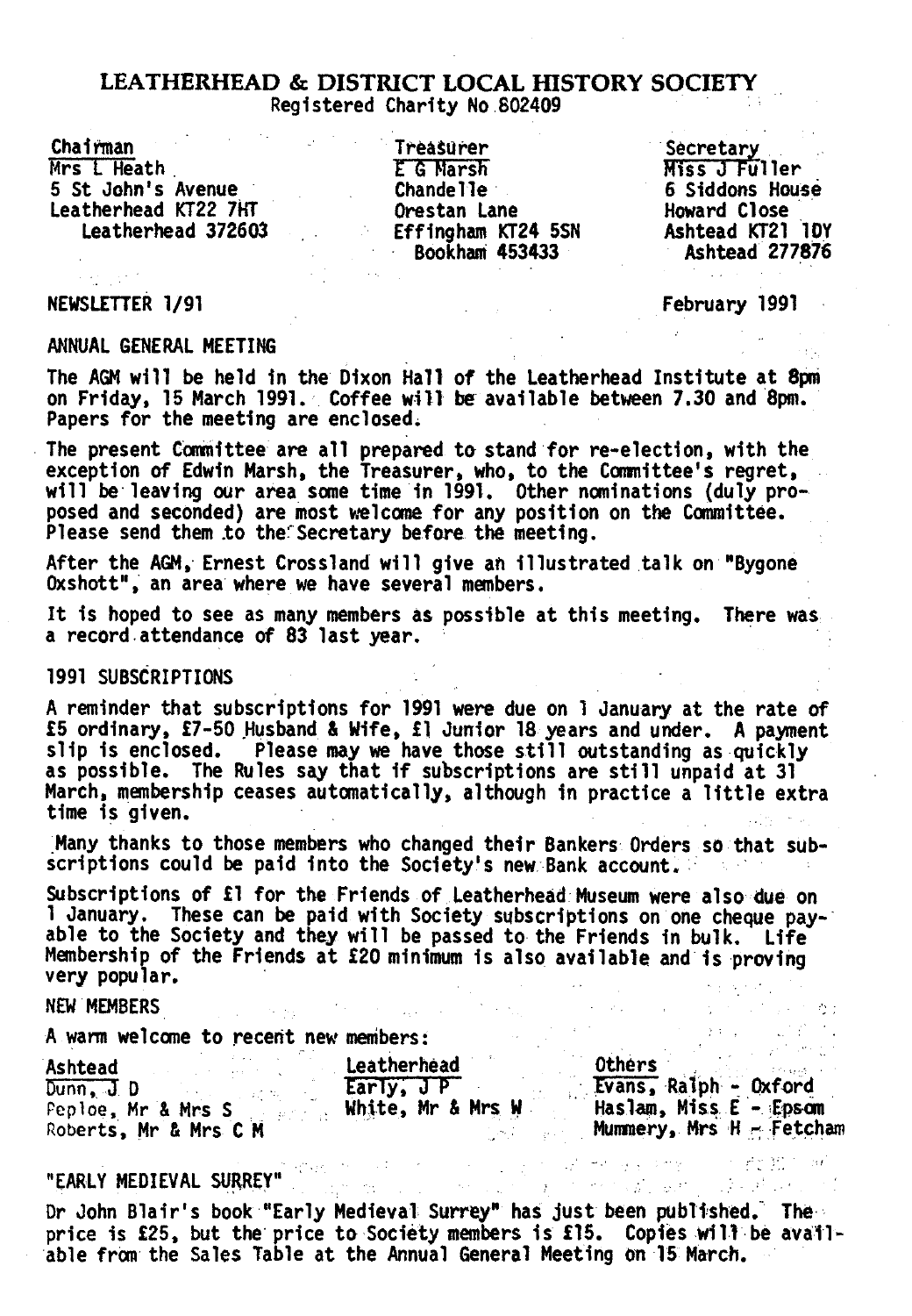# ADDITIONS TO THE SOCIETY'S LIBRARY

Over recent months additions have been made to the books of the Library. A list is given below: 173 Pictorial Guide to Leatherhead. Leatherhead Chamber of Commerce 174 175 The Archaeology of Surrey . Joan & 0 G Beio<br>176 The Story of Hampton Cottage. Mary Rice-Ox 176 The Story of Hampton Cottage. Mary Rice-Oxley<br>177 Leatherhead Institute Souvenir Brochure 1987 -177 Leatherhead Institute Souvenir Brochure 1987 - Leatherhead Community Association 178 Guides to Ashtead, Leatherhead, Bookham & Fetcham 179 Leatherhead Parish Magazines 1880-1901 180 Kingston-upon-Thames Apprentices 1563-1713 181 - Thorncroft Court Rolls Abst 1586-1881<br>182 - Leatherhead Area Local Plan - Mole Valley D.C. - July 1988 182 Leatherhead Area Local Plan<br>183 SAC Vol 78 1987 Collections 183 SAC Vol 78 1987 Collections<br>184 Minutes of the Reading, Guildi 184 Minutes of the Reading, Guildford & Reigate Railway Company Effingham and the Spanish Armada 186 Pastors, Parishes & People in Surrey - David Robinson<br>187 Of Good Report - A History of Leatherhead Schools 187 Of Good Report - A History of Leatherhead Schools Linda Heath 188 British Painting 1500-1850 Sothebys 189 Architectural Drawings Christies 190 Chertsey Abbey R Poulton SAS 191 Excavations in Southwark 73/76 73/79 LAMAS/SAS<br>192 The Tickners before 1600 ... V Tickner The Tickners before 1600 193 Petty Session Minutes Effingham/Copthorne WSFH 194 SAC Vol 79 1989 195 Saxon Secrets in Surrey R Poulton Esso 196 Standing Orders of the County of Surrey 197 Antiquities of Surrey SCC 1939 198 A List of Monumental Brasses in Surrey Stephenson<br>199 Ashtead Potters Ltd in Surrey 1923-1935 E Hallam 199 Ashtead Potters Ltd in Surrey 1923-1935

# KELLYS DIRECTORIES

Researchers might like to know that Kellys Directories can be consulted at Read Publishing Group (IPC Business Press Ltd), Quadrant House, The Quadrant, Sutton SM2 5AS, telephone 081-661-3500

They have virtually all Kellys Directories, as well as a few others. The charge is £7-50 for a half-day's research or £15 for a full day.

## THE REVEREND JOHN WESLEY

"A History of Leatherhead" states that "a visit made by the Rev John Wesley to Leatherhead was the most memorable event in the town in the late eighteenth century". Wesley had travelled to countless towns throughout the country preaching some 42,400 sermons. His visit to Leatherhead was the last he ever made as within a week he had died, aged 87. A hundred years later the Wesley Memorial Church was built to mark the centenary, and much more recently Wesley House was so named as it stands on the site of the house where his last sermon was preached.

The 200th anniversary of Wesley's visit falls on Sunday, 24 February 1991. To celebrate, the Methodist Church are holding special events in Leatherhead during February and March. One of them is a thanksgiving service in the Wesley Memorial Church, Church Road, at 10.30am on Sunday, 24 February, when the guest speaker will be the Rev Brian Beck, Secretary of the Methodist

**-2 -**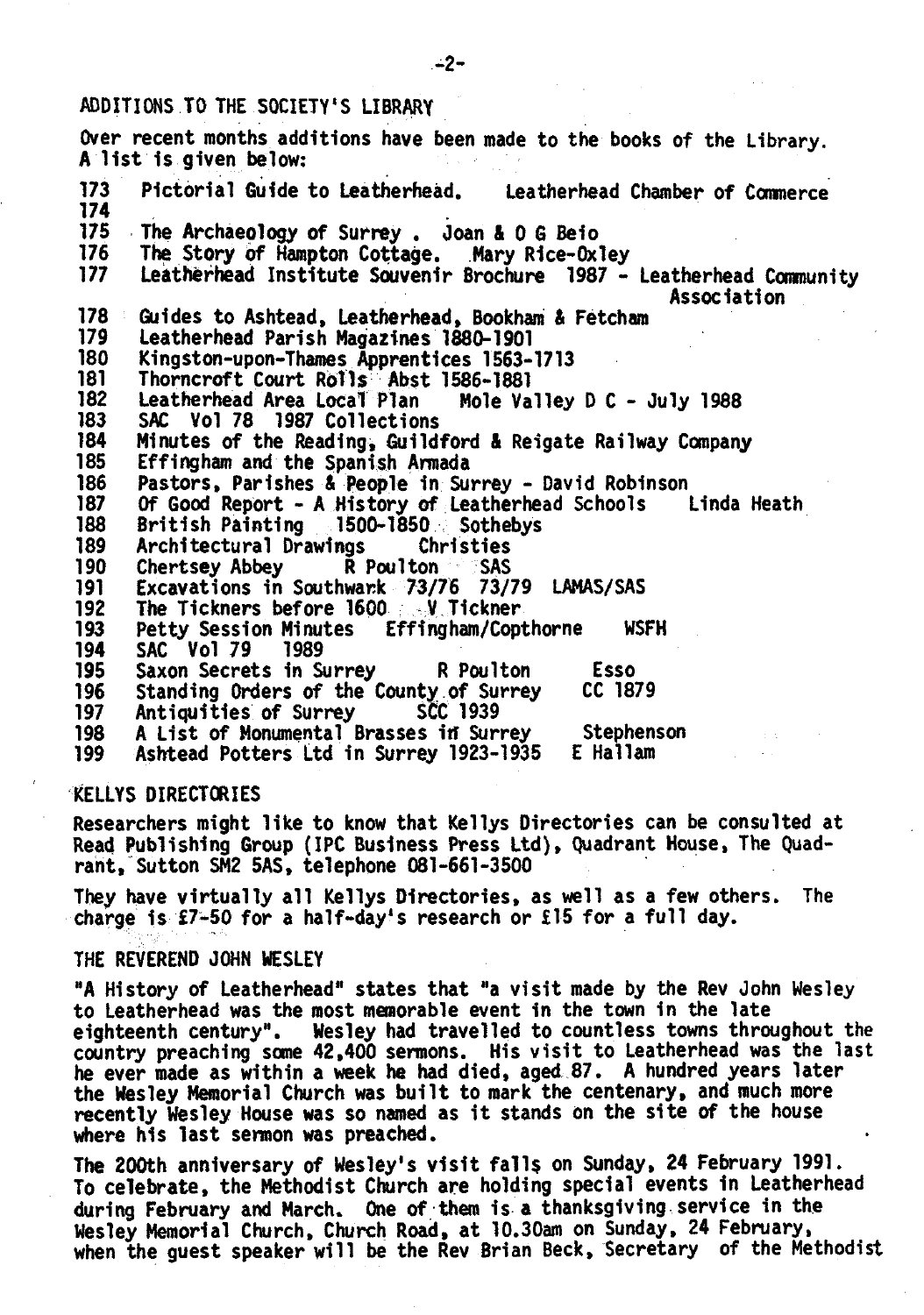Conference. Members of our Society have been cordially invited to attend the thanksgiving service, and, as they say, "to share in the celebration of an event which has much importance in Methodism and has added some colour to the history of Leatherhead".

# SURREY LOCAL HISTORY COUNCIL SYMPOSIUM 1991

The Surrey Local History Council's Sumposium this year will be held on Saturday, 9 November, at the University of Surrey. The subject will be FOOD AND DRINK.

Further details later in the year.

"SURREY IN THE THIRTEENTH CENTURY"

Your attention is drawn to the SAS leaflet enclosed with this Newsletter regarding a course of lectures on "Surrey in the Thirteenth Century". Speakers include Or John Blair and Dr Derek Renn, both of whom are members of this Society.

# **PROGRAMME**

The meetings on Friday, 15 March and 19 April will be held in the Dixon Hall, Leatherhead Institute, at 7.30pm for 8pm. Coffee is available before the meetings.

IFRIDAY, 15 MARCH - Annual General Meeting, followed by an illustrated talk on "Bygone Oxshott" given by Ernest Crossland.

iSATURDAY, 13 APRIL - Visit to Juniper Hall Field Centre

By kind invitation of Mr John Bebbington, Warden and Director of Studies, members are invited to join a historical tour of Juniper Hall on Saturday, 13 April, to be led by Mrs Anne Bebbington.

You are invited to arrive any time from 12 noon onwards and will be welcome to bring a picnic lunch to eat in the grounds. Depending on numbers, tours will probably -start at 12.15,-1.30 and 2.15pm. The charge will be £2 per head in aid of Juniper Hall's Coach-House appeal for the restoration of this part of the building. Please send a non-returnable cheque for this sum to David Ellis, using the enclosed form. Theques should be made out to "Juniper Hall Field Centre".

Juniper Hall is in Mickleham, about half a mile beyond the church. There is plenty of parking space.

I FRIDAY, 19 APRIL - "Croydon Airport"

A talk on the history of this early airport, given by John Sutton.

I SATURDAY, 18 MAY - Visit to Fishbourne Roman Palace, and Portchester Castle & Priory Church

The cost for coach travel and tips only will be £6-20. Members are asked to pay individually the entrance fees to the two centres; there are no party rates but there are special rates for Senior Citizens, and English Heritage cards will admit to Portchester Castle.

Pick-up times are:

| Ashtead        | - The Street, by Ashtead Travel               | 9.10am |
|----------------|-----------------------------------------------|--------|
| Leatherhead    | - Leret Way, corner of entrance to Day Centre | 9.15am |
| Fetcham        | - Lower Road, end of The Street               | 9.20am |
| <b>Bookham</b> | - The Crown, opposite the Parish Church       | 9.25am |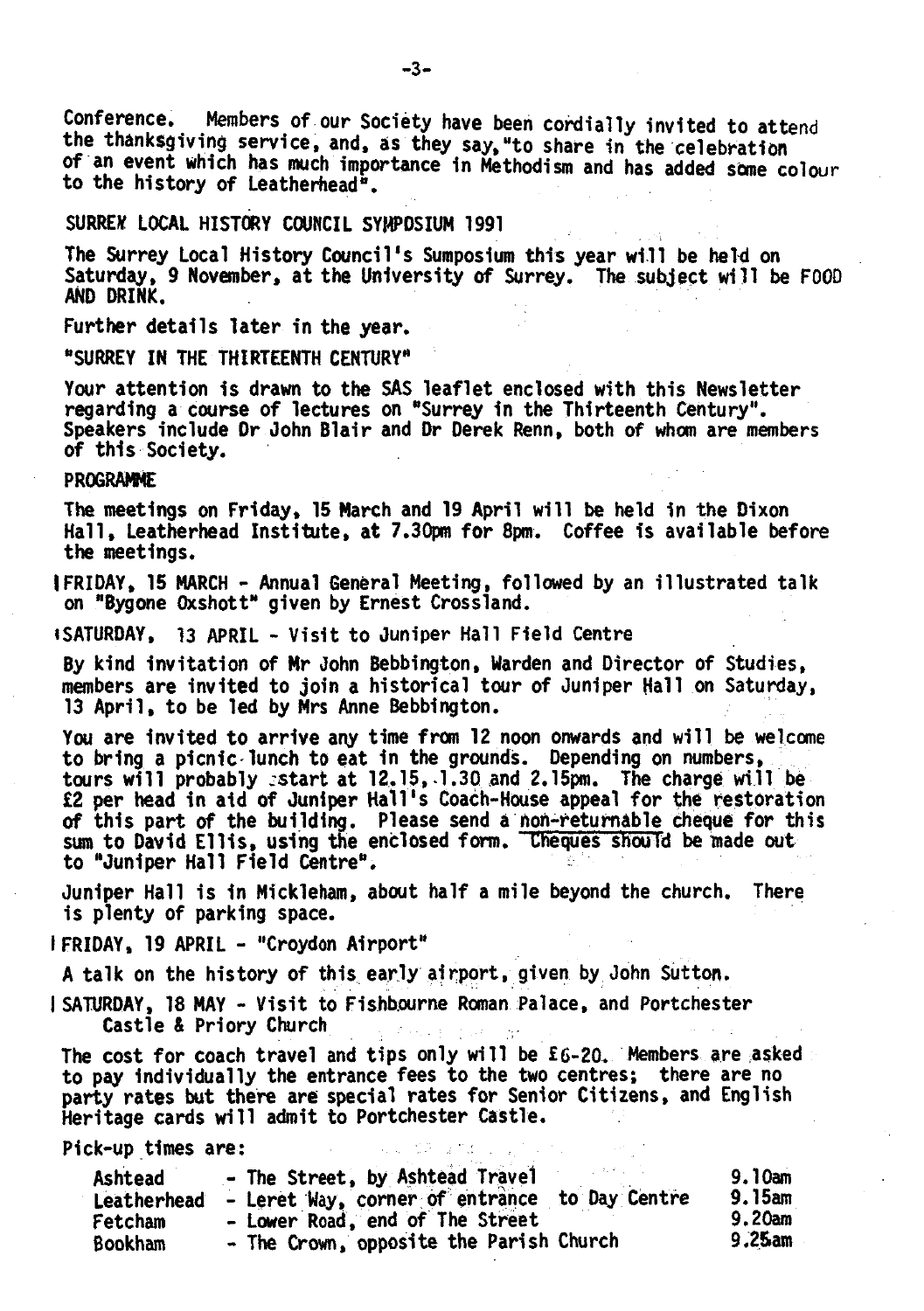Timetable for the day is:

| llam               | Arrive Fishbourne for video and guided tour                                                |  |  |
|--------------------|--------------------------------------------------------------------------------------------|--|--|
| 1.45 <sub>cm</sub> | Leave for Portchester after lunch. There is a cafe-<br>teria and picnic area at Fishbourne |  |  |
| 2.15mm             | Arrive Portchester                                                                         |  |  |
| 4pm                | Leave Portchester                                                                          |  |  |

At Portchester Derek Renn will give a descriptive talk about the castle from outside the building, leaving members to explore the interior on their own. Ernest Crossland will do the same at the ancient Priory Church, though this Is a popular venue for weddings on Saturday afternoons, and it may therefore not be possible to go inside.

WEDNESDAY, 12 JUNE - Visit to Dolmetsch Musical Instruments, Haslemere, and to Sel borne

A morning visit will be paid to Dolmetsch Muscial Instruments, a family business making wood-wind instruments. An introductory talk will give the history of the firm and family, and there will be a tour of the workshops.

The lunch break will be in Haslemere town.

 $\degree$  The Wakes" at Selborne will be visited after lunch. "The Wakes" was the home and garden of the Rev Gilbert White, author of "Natural History of Selborne". There are two period rooms arid various museum displays. • The house also Includes the Oates Memorial Museum, with displays relating to the polar regions and Africa.

Picknicking is allowed in the garden.

A ,"Cottage Tea" will be taken (hopefully in the garden) at Bush House. Please indicate'whether or not you require tea.

After tea there will be a guided visit to the 12th century transitional Norman Church of St Mary. The Gilbert White memorial window depicts St Francis of Assissi preaching to the birds. Gilbert White is buried in the churchyard.

The inclusive charge for the day will be £11 with tea or £8-50 without tea. Members are asked to make their own arrangements for lunch. It is planned to leave Selborne at 6pm.

Pick-up times are:

| Ashtead     | - By Ashtead Travel                     | 9.05am  |
|-------------|-----------------------------------------|---------|
| Leatherhead | - Leret Way, by entrance to Day Centre  | 9.10am  |
| Fetcham     | - Lower Road, end of The Street         | ∙9.15am |
| Bookham     | - The Crown, opposite the Parish Church | 9.20am  |

Numbers are needed by 31 May so that final arrangements can be made. A booking form 1s enclosed.

## LCA VISIT : EAST KENT - 16 MARCH

The LCA have arranged a morning visit to the Eurotunnel Exhibition, and an afternoon visit to Dover's White Cliffs Experience. Total basis cost £15-20. Further information and bookings to Joan Kirby, LCA, Leatherhead Institute, or Leatherhead 376859 between 6.30pm and 7pm.

History Society members are most welcome to join in.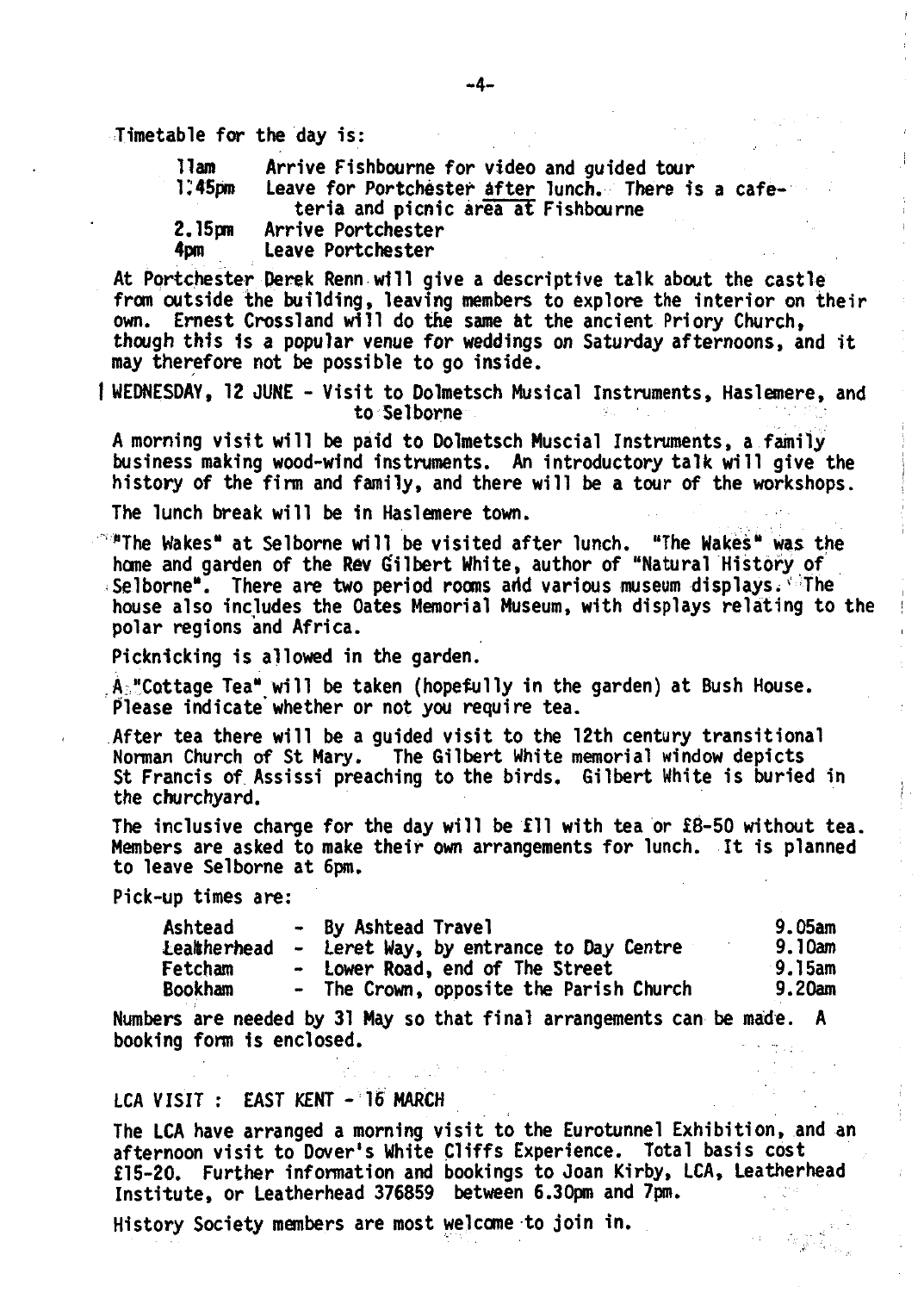# ANNUAL GENERAL MEETING

The 44th Annual General Meeting of the Society will be held in the Dixon Hall, Leatherhead Institute, at 7.30pm for 8pm on Friday, 15 March 1991  $\star$ 

# AGENDA

- 1. Apologies for absence
- 2. Minutes of 43rd Annual General Meeting held on 16 March 1S50 (Copy enclosed)
- 3. Matters arising from the Minutes
- 4. Presentation of Executive Committee Report of the Society's Activities during 1990
- 5. Presentation of Society's Accounts for the year ended 31 December 1990 (Copy enclosed)
- 6. Appointment of Honorary Auditor
- 7. Report of the Leatherhead Museum Accounts for the year ended 30 September 1990 (Copy enclosed)
- 8. Review of subscription for 1992
- 9. Election of Executive Committee for 1991/92 (Paper enclosed)
- 10. Any other business

\*The meeting will be followed by an illustrated talk given by Ernest Crossland on "Bygone Oxshott"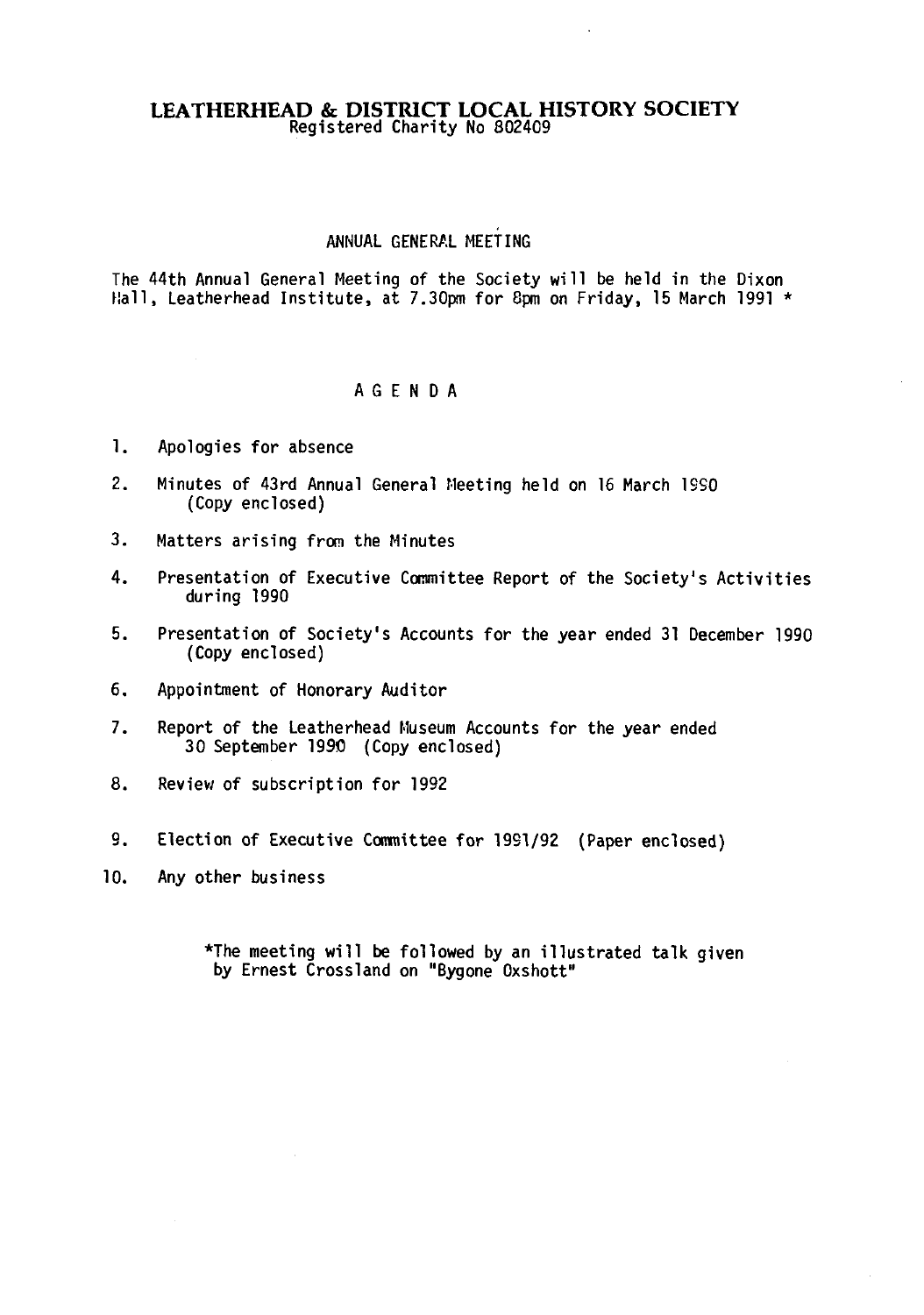# Agenda Item 2 LEATHERHEAD & DISTRICT LOCAL HISTORY SOCIETY

MINUTES OF THE 43RD ANNUAL GENERAL MEETING HELD AT 8PM ON FRIDAY. 16 MARCH 1990, AT THE LEATHERHEAD INSTITUTE

| <b>PRESENT</b> | Mr S E D Fortescue        | President |
|----------------|---------------------------|-----------|
|                | Mrs L Heath               | Chairman  |
|                | 81 Members of the Society |           |

Before the meeting, Mr Fortescue remarked that the average life of Chairmen of the Society had been 8} years. Mrs Heath took over on 1 July 1989, and he hoped that she too would be able to continue for that time.

He referred to the death of two very active and much-loved members - Ralph Hume and T E Conway Walker, both of whom would be greatly missed.

Mr Fortescue said that the Society had won the Margary Award and £50 prize given for the best display at the annual symposium of the Surrey Archaeological Society Excavation Committee held in Dorking on 3 February 1990. Those responsible for the exhibition were Sheila Warner, David Bruce and Ernest and Geoff Crossland: congratulations to them.

The swan from the Swan Hotel is now at the Museum being restored by Sheila Warner. She is preparing an exhibition about the Swan Hotel and Swan Brewery: a paragraph in the February 1990 Newsletter asking for artefacts for the exhibition gave her telephone number incorrectly. The number is Leatherhead 374567 (not 372).

1. APOLOGIES FOR ABSENCE - Received from Miss J Holman, Mrs J Ransom, and Mr P Sutherland-Waite.

2. MINUTES OF 42ND ANNUAL GENERAL MEETING

The acceptance of the Minutes was proposed, seconded and carried.

3. MATTERS ARISING FROM THE MINUTES

All to be taken under later Items.

4. PRESENTATION OF EXECUTIVE COMMITTEE REPORT FOR 1989

Mrs Heath introduced this report, and thanked:

- Mr Fortescue for his assistance and advice
- Mr Smith, who had not only helped her by continuing as Chairman until 30 June 1989, but by giving her much advice
- Miss Fuller for her hard work as Secretary in preparing the Committee Minutes, Newsletters etc. and looking after the membership
- Members of the Committee for their work during the year. Mr D B Ellis and Mr J R Clube had joined the Committee at the last AGM, Mr Clube taking over the position of Record Secretary. Mr J W Middlemas had been coopted during the year. All three had proved most useful Committee members.

Finally, she thanked those members who gave up so much of their time to help the Society in sommany ways.

Publications - It had been hoped to have the Proceedings ready for distribu- $\overline{t}$ <sub>1</sub>  $\overline{t}$ <sub>1</sub>  $\overline{t}$ <sub>1</sub>  $\overline{t}$ <sub>1</sub>  $\overline{t}$ <sub>1</sub>  $\overline{t}$ <sub>1</sub>  $\overline{t}$ <sub>1</sub>  $\overline{t}$ <sub>1</sub>  $\overline{t}$ <sub>1</sub>  $\overline{t}$ <sub>1</sub>  $\overline{t}$ <sub>1</sub>  $\overline{t}$ <sub>1</sub>  $\overline{t}$ <sub>1</sub>  $\overline{t}$ <sub>1</sub>  $\overline{t}$ <sub>1</sub>  $\overline{t}$ <sub>1</sub>  $\overline{t}$ <sub>1</sub>  $\overline{t}$ <sub>1</sub>  $\overline{$ at the April meeting.

A second print of "A History of Leatherhead" was now on sale in bookshops and within the Society.

The adoption of the Executive Committee Report for 1989 was proposed, seconded and carried.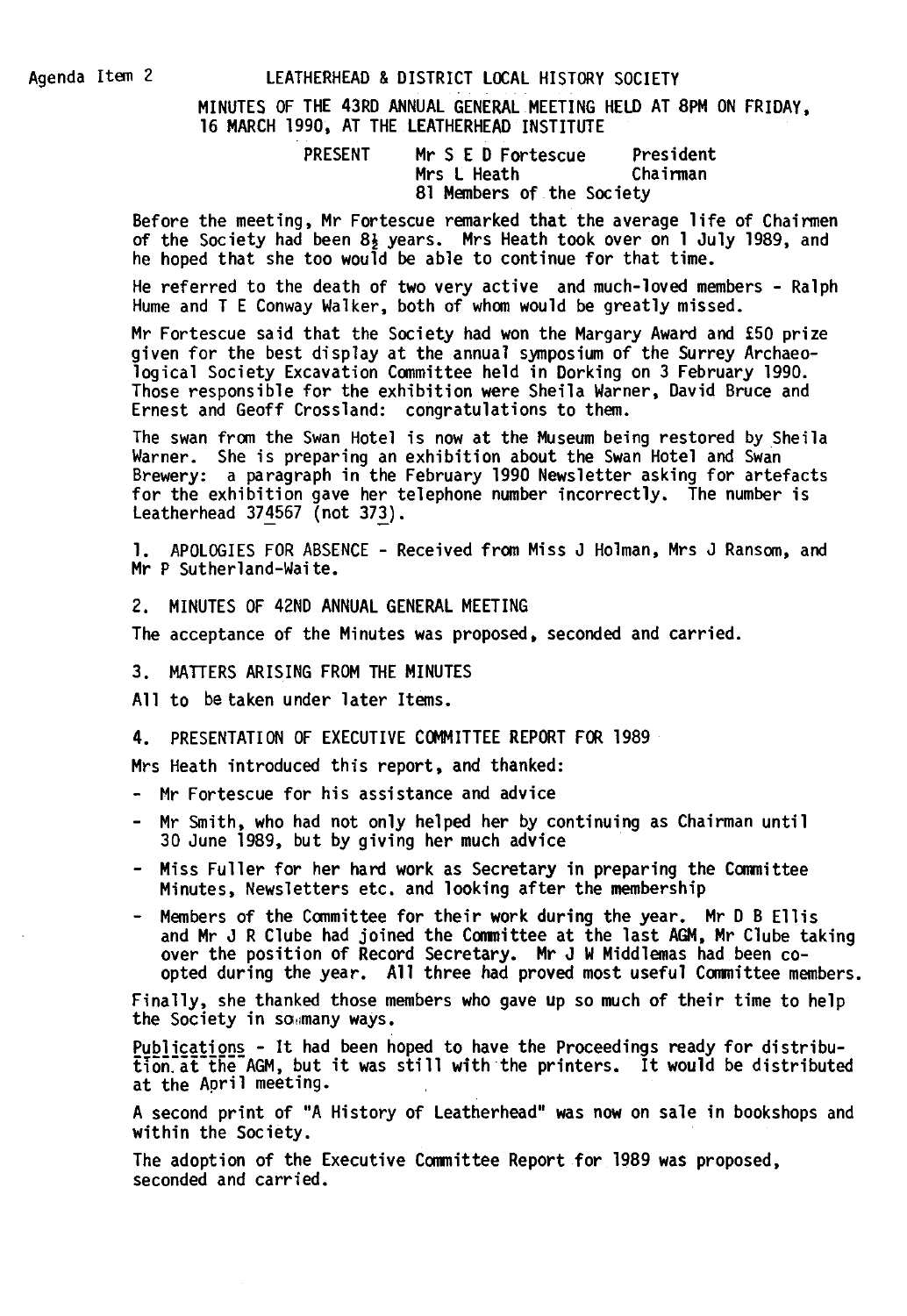## 5. PRESENTATION OF SOCIETY'S ACCOUNTS FOR 1989

Mr Marsh presented the accounts and enlarged on certain items in them. The acceptance of the accounts was proposed, seconded and agreed.

Appointment of Auditors - Mr Marsh thanked the Auditors for their assistance and said that they were happy to continue. It was proposed, seconded and agreed that they be asked to do so.

## 6. REPORT OF THE MUSEUM ACCOUNTS

Mr J R Bull presented these Accounts for the information of Society members. Expenditure appeared high due to the repayment of a loan of £500. The Friends of the Museum had recently decided to make an annual payment of part of their subscription revenue, to the Museum Trustees. Mr Bull said this was much appreciated by the Trustees.

## 7. REVIEW OF SUBSCRIPTIONS FOR 1991

The Committee recommended that subscriptions remain at their present level, ie:

| Ordinary membership       | £5-00 |
|---------------------------|-------|
| Husband & Wife            | 7-50  |
| Junior 18 years and under | 1-00  |

The acceptance of this recommendation was proposed, seconded and carried.

8. ELECTION OF OFFICERS AND COMMITTEE FOR 1990

Dr D F Renn was unfortunately resigning as Editor: Mr Fortescue thanked him for his help over several years. A nomination had been received for Mr J C Stuttard to be appointed Editor. This was proposed, seconded and carried.

The rest of the previous Committee were willing to stand again. It was proposed, seconded and agreed that the rest of the retiring Committee be re-appointed.

There was a vacancy on the Committee and a nomination had been received from Mr H G Knowles. His election was proposed, seconded and carried.

- 9. ANY OTHER BUSINESS
- (a) Museum

Mr Bruce said that the Museum would be re-opening on Friday, 6 April. Mr Middlemas had taken over many of the duties previously carried out by Ralph Hume, including the stewards' roster for Saturdays.

The "Literary Leatherhead" exhibition would be on show for a further two or three months. In July it was planned to hold an exhibition showing, amongst other exhibits, the model of the Saxon bucket found at Watersmeet. This exhibition would be linked with one being staged by Esso at the Thorndike Theatre in June or July, dealing with the Saxon finds on their site in Ermyn Way.

The swan from the Swan Hotel is now in the garden of Hampton Cottage, and will be restored by Sheila Warner; hopefully in July a formal "handover" ceremony would be held. There would be an exhibition on the Swan Hotel and Swan Brewery.

Ralph Hume - Mrs Hume had kindly given £200 for the purchase of something f5r tFie'fiuseum, in memory of Ralph Hume. Mr Bruce asked for suggestions for a suitable item.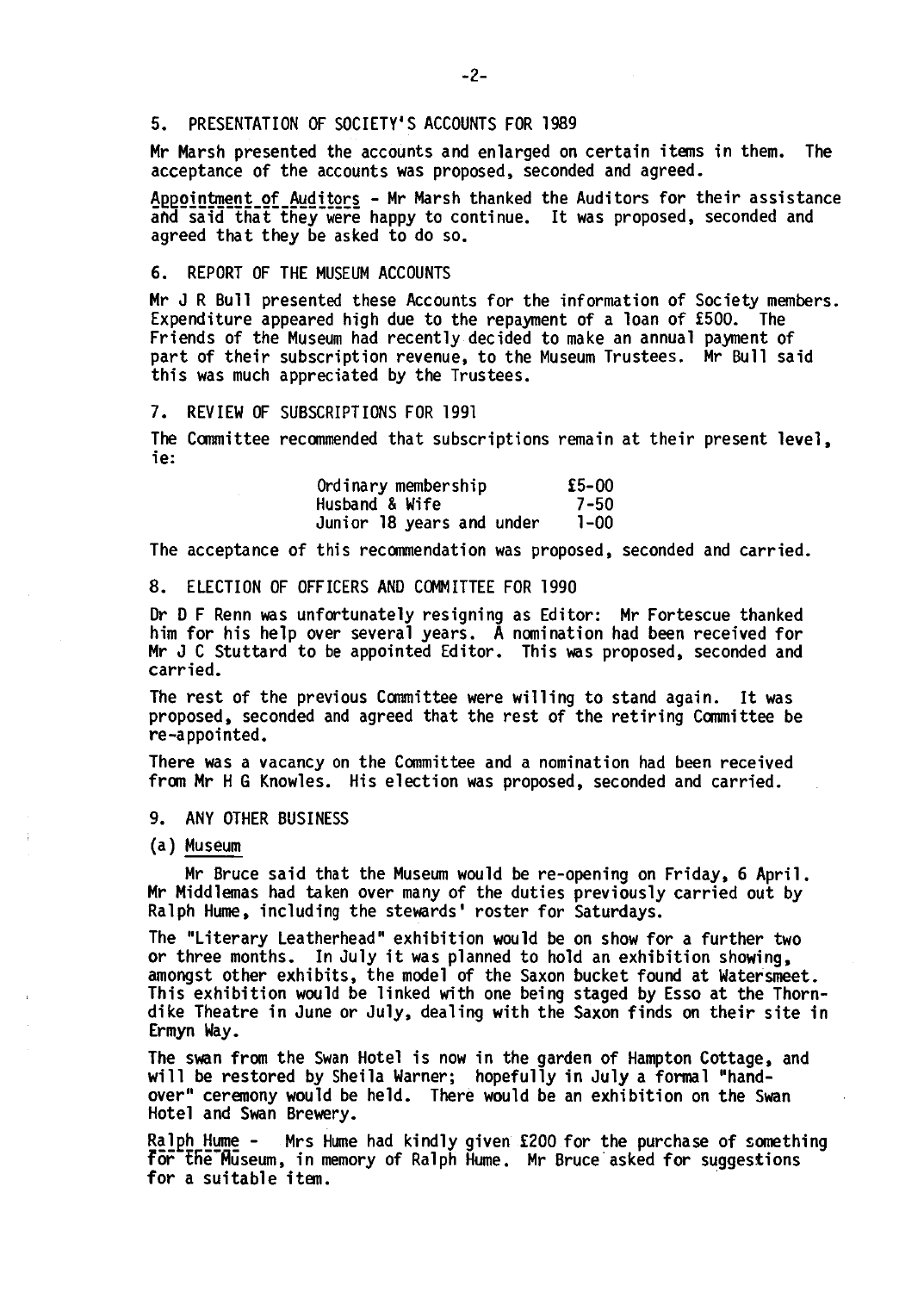Loan - By September 1990 the Museum would be within £500 of the amount of tfie'original anonymous loan for the purchase of Hampton Cottage. However, the lady who had made the loan did not wish it to be repaid at present and it was therefore proposed to use the money for the purchase of a permanent store. There was a possibility of purchasing a building approximately 20 feet square. It might be possible to obtain a grant towards the expense.

÷ Ŷ  $\frac{1}{2}$ 

Ì

ţ

ţ

ţ

## (b) Photographic Exhibition

Mr Ellis enlarged on the details given in the Newsletter regarding this event and emphasised that historical interest was the prime requirement for photographs, rather than a "professional" standard of photograph.

#### (c) History of Ashtead

Mr Gillies said that this project was just off the ground. He had been able to obtain some of the research from the 1977 book. Help was urgently needed and Mr Gillies asked *for* as many volunteers as possible.

## (d) Visit to Ashtead Roman Villa Site

Mr Willis asked if the proposed visit was being arranged. Nothing had so far been done, but note was taken of the suggestion.

#### (e) Proposed Visit to Esso Site

No further information had been received from Esso on the proposed visit to their site.

There being no further business, Mr Fortescue thanked members for attending, and closed the meeting.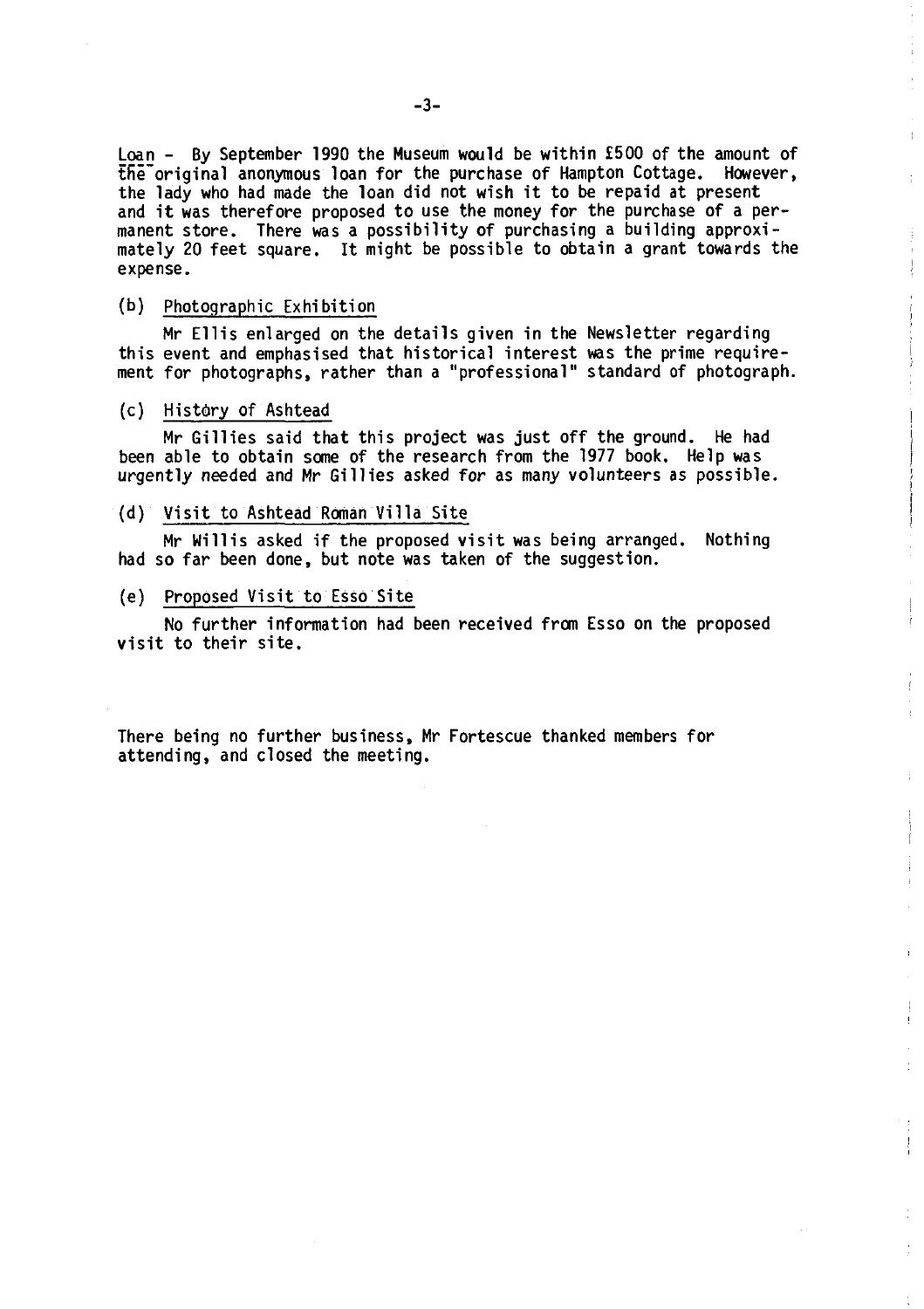| LEATHERHEAD<br>MUSEUM<br>AND HERITAGE CENTRE TRUST<br>Reg. Charity No. 273978.<br>SURREY.<br><b>ACCOUNTS</b><br><b>ANNUAL</b> | HAMPTON COTTAGE.<br><b>64 CHURCH STREET.</b><br>LEATHERHEAD, | Agenda Item 7 |
|-------------------------------------------------------------------------------------------------------------------------------|--------------------------------------------------------------|---------------|
| as at 30 September, 1990                                                                                                      |                                                              |               |
|                                                                                                                               | 1989                                                         | 1990          |
| <b>INCOME</b>                                                                                                                 | £                                                            | £             |
| 1. General Donations.                                                                                                         | 333.63                                                       | 357.74        |
| 2. Profit on Sales of Books and Leaflets.                                                                                     | 80.34                                                        | 272.75        |
| 3. Net proceeds from Public Lecture (Ashd.Pottery) 215.00                                                                     |                                                              | Nil           |
| 4. Interest from Investments, to meet Loan Repayt. 756.79                                                                     |                                                              | 781.90        |
| 5. Interest from Bank Deposit Account.                                                                                        | 54.60                                                        | 59.64         |
|                                                                                                                               | 1,440.36                                                     | 1,472.03      |
| EXPENDITURE                                                                                                                   |                                                              |               |
| 6. Administration and repairs.                                                                                                | 173.57                                                       | 195.16        |
| 7. Service charges.                                                                                                           | 235.25                                                       | 233.61        |
| 8. Investment: £850 N.V. 9% Treasury Stock 1992-6. 710.84                                                                     |                                                              | 749.88        |
| 9. Repayment of Loan.                                                                                                         | 500.00                                                       | N11           |
|                                                                                                                               | 1,619.66                                                     | 1,178.65      |
| <b>SUMMARY</b>                                                                                                                |                                                              |               |
| 10. Bank Balance at the beginning of the Year.                                                                                | 915.13                                                       | 735.83        |
| 11. Excess of Income over Expenditure.                                                                                        | Nil                                                          | 293.38        |
| 12. Excess of Expenditure over Income.                                                                                        | 179.30                                                       | Ni1           |
| 13. Bank Balance at the end of the Year.                                                                                      | 735.83                                                       | 1,029.21      |
|                                                                                                                               |                                                              |               |

Please note that the accumulation of investments, to meet our principal Loan of  $£7,500$ , now amounts to  $£7,918$ , N.V.

# Auditor's Report.

I certify that I have made an examination of the Books and Records of the Trust and that the foregoing Statement is in accordance therewith and is, in my opinion, correct.

IMIL 11

Accountant and  $\widetilde{\text{Audi}}$ tor Great Bookham, Surrey.

I declare that the above Statement of Accounts is correct.

,  $\mathcal{L}$  $\mathcal{L}_{\mathbb{R}}$ . Bull.

Treasurer of the Trust Date: 14 November, 1990.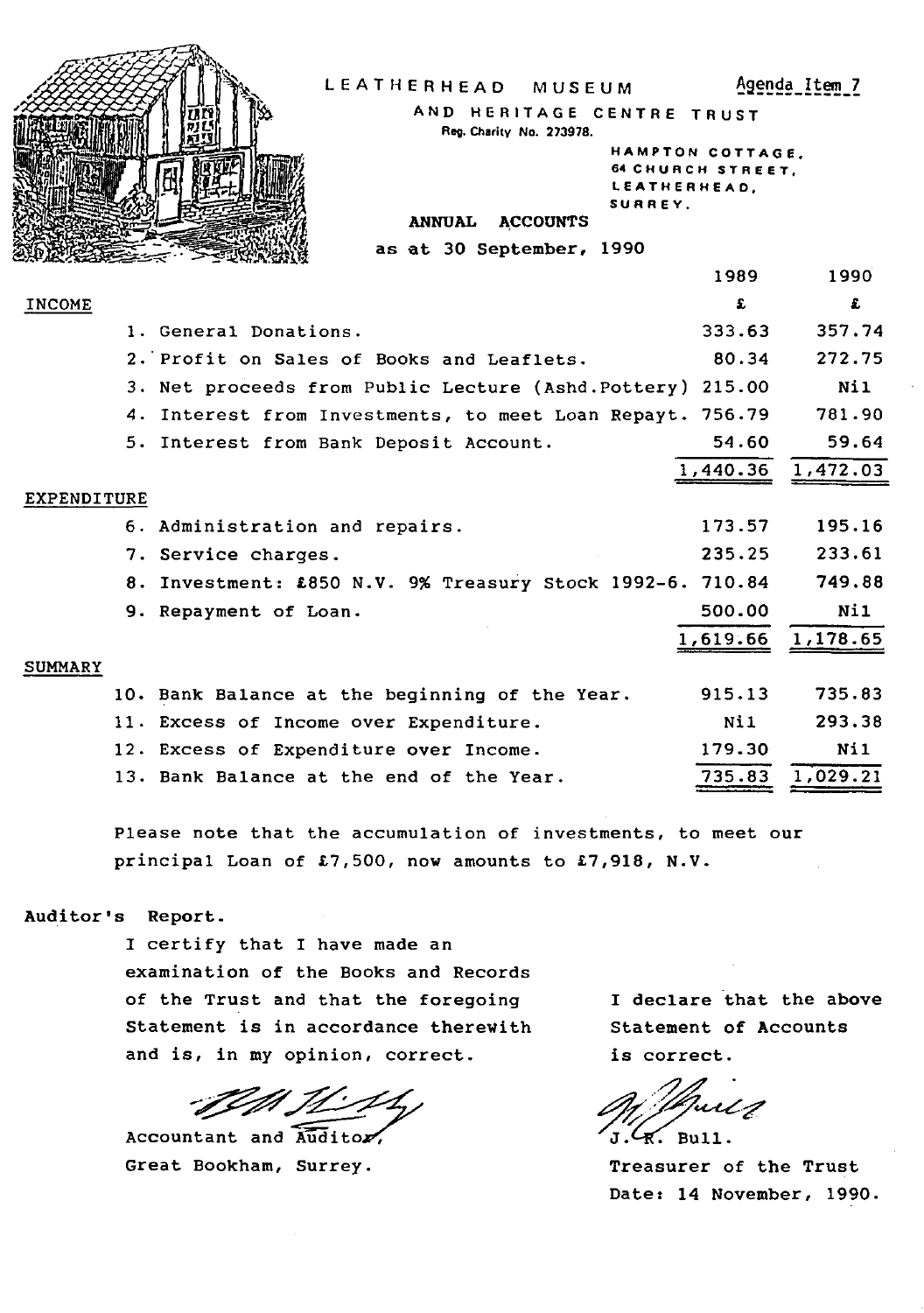Agenda Item 5 BALANCE SHEET AS AT 31 DECEMBER 1990 1989 1990 **SOCIETY** 7,682-78 Total funds b/fwd<br>3,900-79 Surplus for the year 122-68 Surplus for the year 11,583-57 Total funds c/fwd 11,706-25 SHEILA HIND PUBLICATION FUND 2,626-75 Total funds b/fwd 2,808-88 Surplus for the year<br>2.808-88 Total funds c/fwd Total funds c/fwd 2,988-58 FRANK BENGER BOOK REPAIR FUND Prior period b/fwd 116-00<br>Current vear 116-00 Current year  $Total funds c/fwd$  523-00 £14,392-45 £15,217-83 <u>—————</u> REPRESENTED BY: ASSETS 68-80 Cash in hand (including floats) 105-00 701-69 Lloyd's Bank - Current account<br>1.053-26 Lloyd's Bank - Deposit account Lloyd's Bank - Deposit account Midland Bank - Current account -78 Abbey National Building Society 10,972-00<br>
NSB Investment account 13,966-31 12,101-95 NSB Investment account<br>13,925-70 Total cash funds<br>15.049-68  $13,925-70$  Total cash funds Stocks of saleable items: 360-80 "A History of Leatherhead" - at cost 147-60<br>153-45 "The Story of Hampton Cottage" - at cost 132-93 153-45 "The Story of Hampton Cottage" - at cost 132-93 Binders for Proceedings-at cost 374-62<br>Total assets fils.704-83  $£14,439-95$  Total assets LIABILITIES Subscriptions received in advance: 20-00 - for 1991 316-50 25-50 - for "Friends" 163-50 Sundry Creditors (47-50) Total Liabilities (487-00) £14,392-45 Total net assets £15,217-83  $\frac{1}{\sqrt{1-\frac{1}{2}}\left(1-\frac{1}{2}\right)}=\frac{1}{2\sqrt{1-\frac{1}{2}}\left(1-\frac{1}{2}\right)}=\frac{1}{2\sqrt{1-\frac{1}{2}}\left(1-\frac{1}{2}\right)}=\frac{1}{2\sqrt{1-\frac{1}{2}}\left(1-\frac{1}{2}\right)}=\frac{1}{2\sqrt{1-\frac{1}{2}}\left(1-\frac{1}{2}\right)}=\frac{1}{2\sqrt{1-\frac{1}{2}}\left(1-\frac{1}{2}\right)}=\frac{1}{2\sqrt{1-\frac{1}{2}}\left(1-\frac{1}{2}\right)}=\frac{1}{2\sqrt{1-\$  $\frac{1}{1-\frac{1}{1-\frac{1}{1-\frac{1}{1-\frac{1}{1-\frac{1}{1-\frac{1}{1-\frac{1}{1-\frac{1}{1-\frac{1}{1-\frac{1}{1-\frac{1}{1-\frac{1}{1-\frac{1}{1-\frac{1}{1-\frac{1}{1-\frac{1}{1-\frac{1}{1-\frac{1}{1-\frac{1}{1-\frac{1}{1-\frac{1}{1-\frac{1}{1-\frac{1}{1-\frac{1}{1-\frac{1}{1-\frac{1}{1-\frac{1}{1-\frac{1}{1-\frac{1}{1-\frac{1}{1-\frac{1}{1-\frac{1}{1-\frac{1}{1-\frac{1}{1-\frac{1}{1-\frac{1$ I certify that the above statement is in accordance with the books and records

produced to me, and is, in my opinion, correct. Dated 17 January 1991 (SGD) B A KIRKBY - Hon Auditor E G MARSH - Treasurer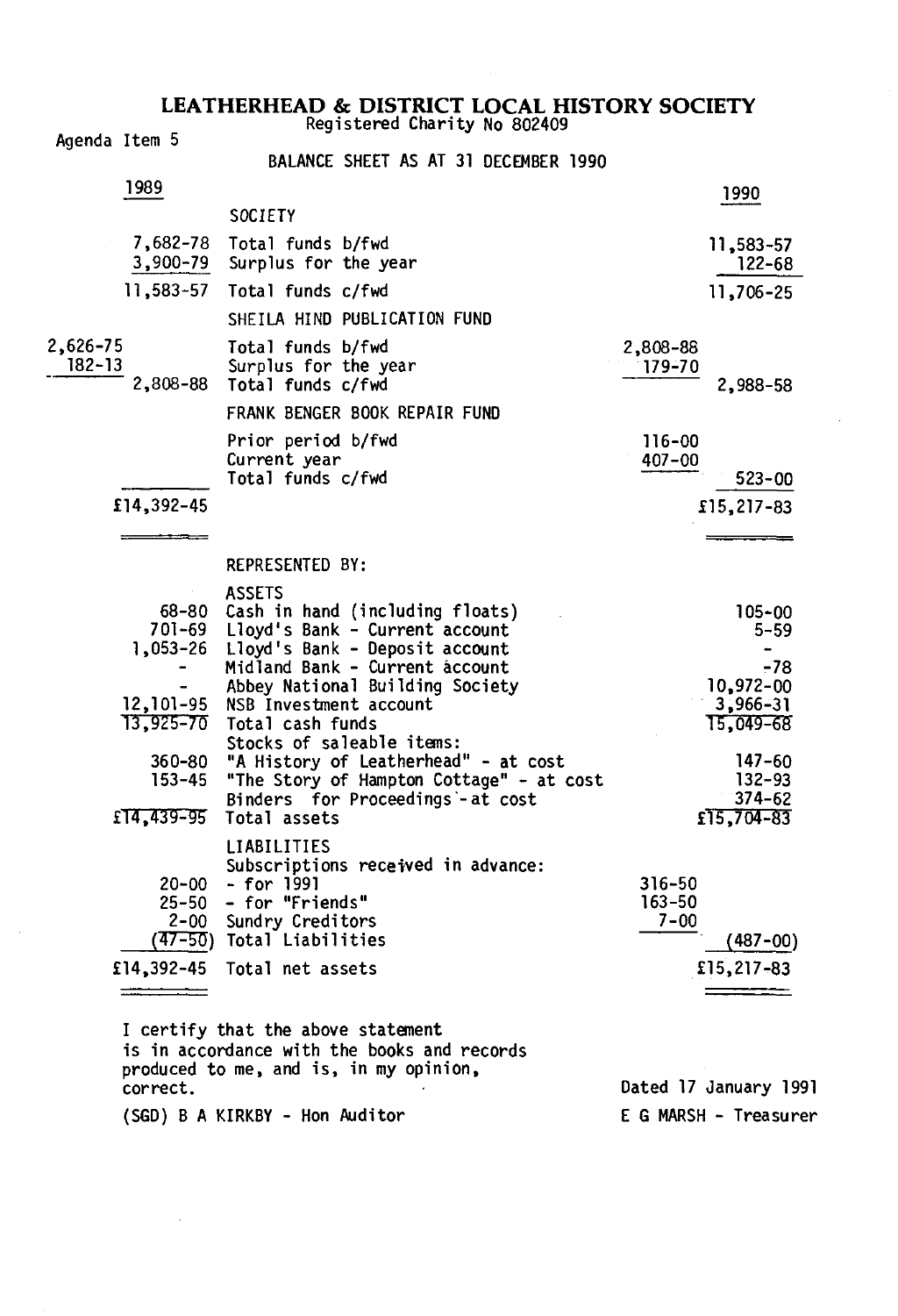ACCOUNTS FOR THE YEAR ENDED 31 DECEMBER 1990

| 1989                                                                                                       | <b>INCOME</b>                                                                                                                                                                                                                                                                                                                                    | 1990                                                                                                      |
|------------------------------------------------------------------------------------------------------------|--------------------------------------------------------------------------------------------------------------------------------------------------------------------------------------------------------------------------------------------------------------------------------------------------------------------------------------------------|-----------------------------------------------------------------------------------------------------------|
| 1,545-62<br>590-96<br>$27 - 35$<br>105-00<br>170-57<br>141-50<br>1,108-81<br>605-27<br>358-26<br>£4,653-34 | Subscriptions<br>Donations<br>Surplus from visits and outings<br>Receipts from meetings<br>Sales of Literature<br>Profit from "Of Good Report"<br>Profit from sales of "A History of Leatherhead"<br>Royalty from new edition of Leatherhead History<br>Margary Award<br>Interest - NSB Investment account<br>Interest - Lloyd's Deposit account | 1,564-13<br>$70 - 00$<br>20-55<br>724-15<br>238-00<br>250-00<br>50-00<br>688-66<br>$43 - 84$<br>£3,649-33 |
|                                                                                                            | <b>EXPENDITURE</b>                                                                                                                                                                                                                                                                                                                               |                                                                                                           |
| 345-58<br>156-79<br>78-04<br>$29 - 64$                                                                     | Printing & stationary (incl Proceedings & Index<br>Administration expenses<br>Meeting expenses<br>Literary Leatherhead Exhibition expenses                                                                                                                                                                                                       | 1,567-86<br>665–02<br>286-96                                                                              |
| $37 - 50$<br>105-00                                                                                        | Subscriptions & Donations to others<br>Proceeds of meetings etc passed to:<br>Museum - Leatherhead Re-Visited<br>Museum - Margary Award<br>Frank Benger Fund - Bygone Ashtead<br>Frank Benger Fund - prior period item<br>Sundry expenses (incl repair of equipment)                                                                             | 154-30<br>100-00<br>50-00<br>$400 - 00$<br>116-00<br>$177 - 51$                                           |
| 752-55                                                                                                     | Total expenditure                                                                                                                                                                                                                                                                                                                                | 3,526-65                                                                                                  |
| £3,900-79                                                                                                  | Surplus of income over expenditure<br>SHEILA HIND PUBLICATION FUND                                                                                                                                                                                                                                                                               | $122 - 68$<br>£                                                                                           |
| 22-00<br>$14 - 00$<br>$287 - 63$<br>323-63                                                                 | Income<br>Sales of Occasional Paper No 3<br>Sales of "Of Good Report"<br>Interest from NSB Investment account                                                                                                                                                                                                                                    | $11 - 00$<br>168-70<br>179-70                                                                             |
| $141 - 50$<br>$£$ 182–13                                                                                   | Less Profit from sales due to Society<br>Surplus of Income over Expenditure                                                                                                                                                                                                                                                                      | 179-70<br>£                                                                                               |
|                                                                                                            | FRANK BENGER BOOK REPAIR FUND                                                                                                                                                                                                                                                                                                                    |                                                                                                           |
|                                                                                                            | Income<br>Receipts not transferred in 1985 accounts<br>Proceeds of "Bygone Ashtead" meeting: 26.10.90<br>Interest from NSB Investment Account                                                                                                                                                                                                    | 116-00<br>400-00<br>7-00                                                                                  |
|                                                                                                            | Surplus of income over expenditure                                                                                                                                                                                                                                                                                                               | £523-00                                                                                                   |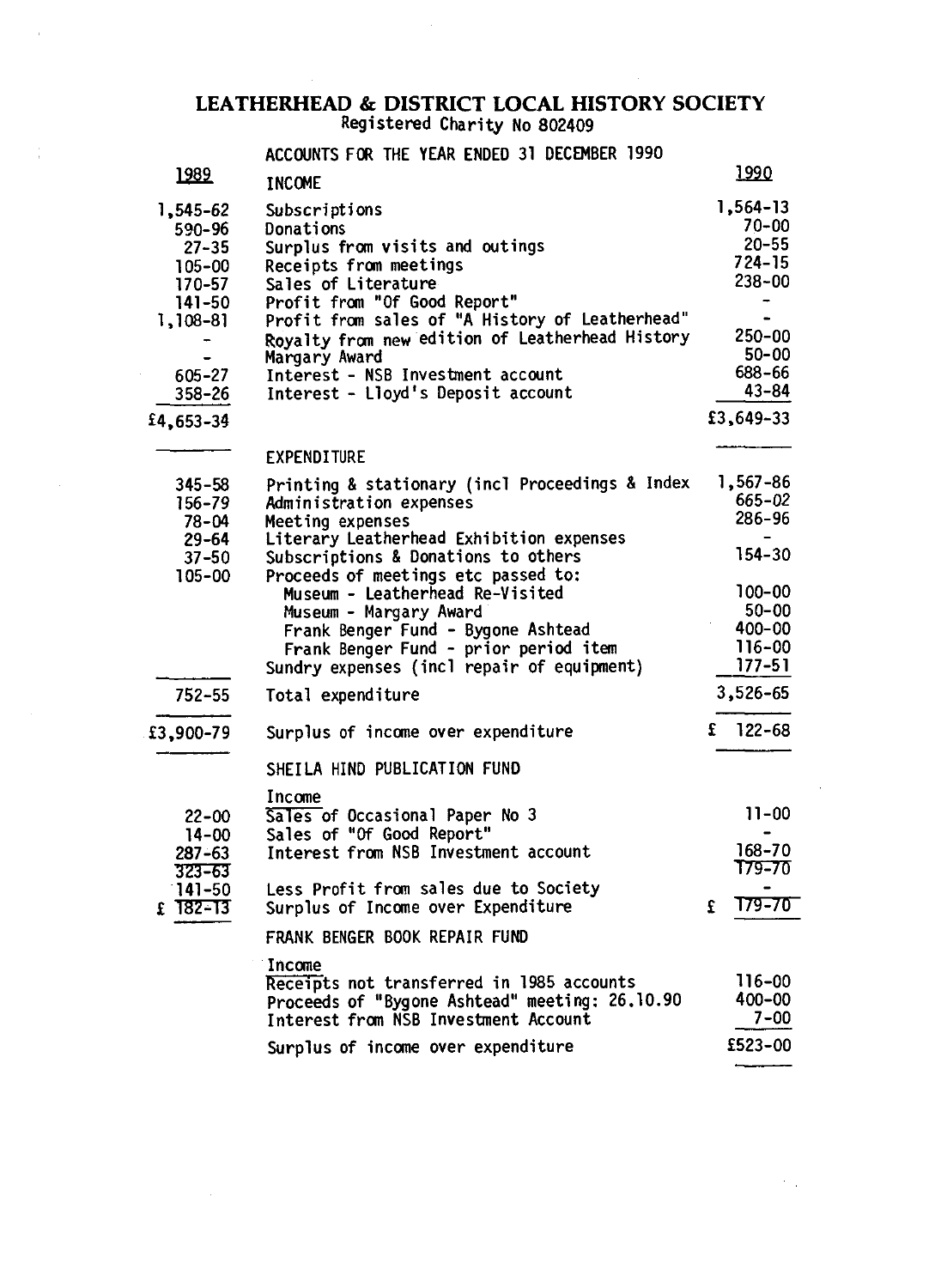Agenda Item 9

# ELECTION OF EXECUTIVE COMMITTEE FOR 1991/1992

All the present Committee are willing to stand for re-election, with the exception of Edwin Marsh, the Treasurer, who, to the Committee's regret, will be leaving the area shortly.

As at 31 January 1991, nominations had been received as follows:

| Chairman                       | Mrs Linda Heath                              |
|--------------------------------|----------------------------------------------|
| Secretary/Membership Secretary | Miss J Fuller                                |
| Treasurer                      | Vacancy                                      |
| Archaeology Secretary          | <b>F A Crossland</b>                         |
| Editor                         | J C Stuttard                                 |
| Lecture Secretary              | N H West, MBE                                |
| Librarian                      | F Kirby                                      |
| Museum Curator                 | D Bruce                                      |
| Museum Treasurer               | J R Bull                                     |
| Record Secretary               | J R Clube                                    |
| Sales Secretary                | G Hayward                                    |
| <b>Committee Members</b>       | <b>B</b> Ellis<br>H G Knowles<br>W Middlemas |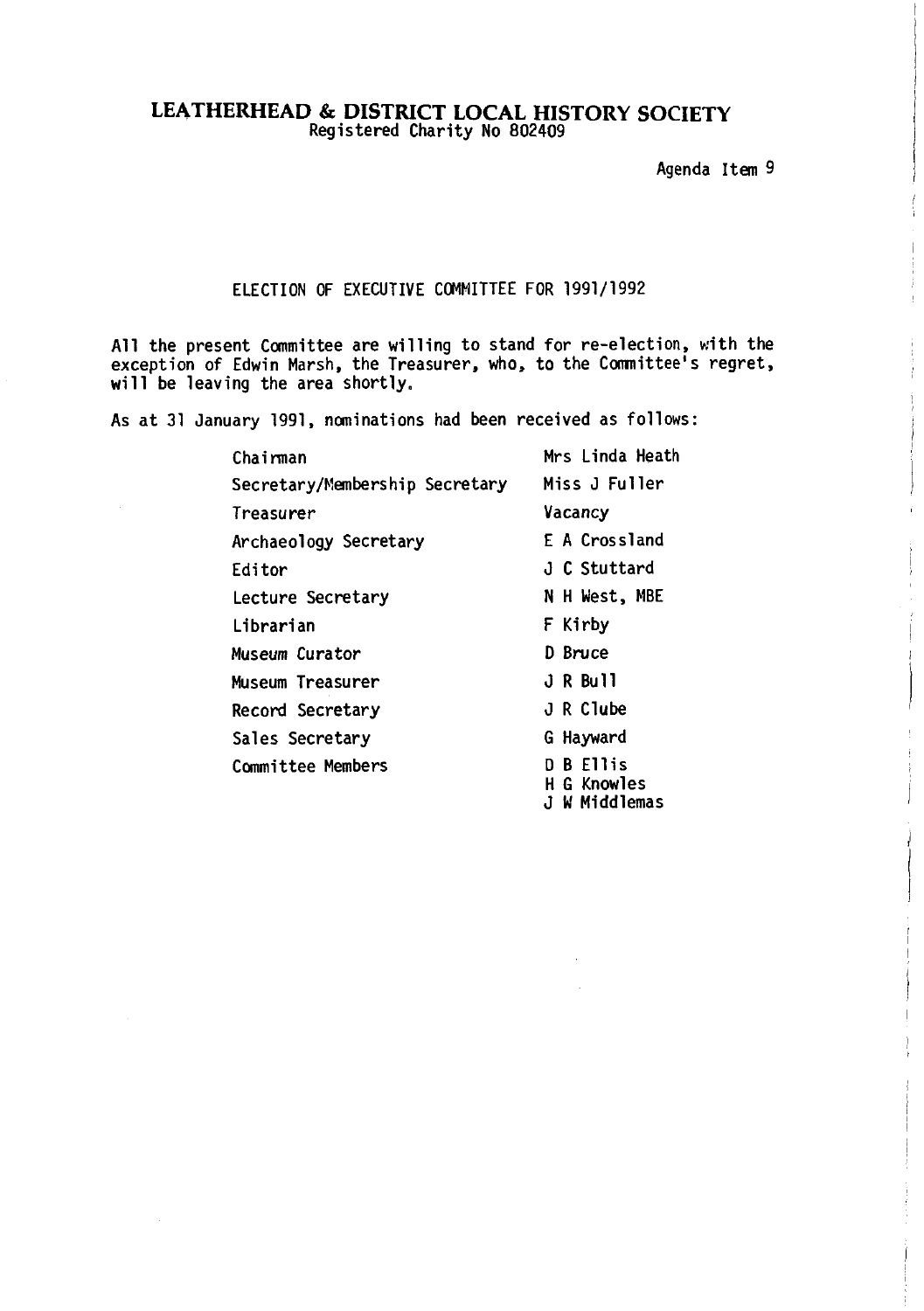Agenda Item 4

## EXECUTIVE COMMITTEE'S REPORT OF THE SOCIETY'S ACTIVITIES DURING 1990

# 1. EXECUTIVE COMMITTEE

The Committee elected at the Annual General Meeting on 16 March 1990 to serve for the following twelve months, was:

| Chairman                       | Mrs Linda Heath    |
|--------------------------------|--------------------|
| Secretary/Membership Secretary | Miss J Fuller      |
| Treasurer                      | E G Marsh          |
| Archaeology Secretary          | E A Crossland      |
| Editor                         | J C Stuttard       |
| Lecture Secretary              | N H West, MBE      |
| Librarian                      | F Kirby            |
| Museum Curator                 | 0 Bruce            |
| <b>Museum Treasurer</b>        | J R Bull           |
| Record Secretary               | J R Clube          |
| Sales Secretary                | G Hayward          |
| <b>Committee Members</b>       | D B Ellis          |
|                                | <b>H</b> G Knowles |
|                                | ammafhhiM L.       |

## 2. MEMBERSHIP

Subscriptions in 1990 remained unchanged at £5 ordinary, £7-50 Husband & Wife, £1 Junior. As at 31 December 1990, the membership was:

|                                | 1990 | 1989 |                 |
|--------------------------------|------|------|-----------------|
| Honorary                       | ο    |      |                 |
| Ordinary members               | 179  | 182  |                 |
| Husband & Wife $(81 \times 2)$ | 162  | 160  | $(80 \times 2)$ |
| Junior                         | 2    |      |                 |
| TOTAL                          | 352  | 353  |                 |

During the year the Society was saddened by the death of three of its members: T Conway Walker, one of the earliest members who, in recognition of his eminence as a historian was made an Honorary Member in 1973; and Miss W Med land and Mrs V Quinnell, both of whom had been members for many years.

## 3. PUBLICATIONS & WALES

Volume 5 No 2 of the Proceedings dated 1988/89 was published, and also the Index to Volume IV.

A second print of "A History of Leatherhead" published by Mr & Mrs L Vardey, has sold steadily. Copyright remains with the Society which has received Royalties.

Sales of other Society publications were somewhat higher than in previous years.

Ashtead History - Work on a completely revised version of the history of Ashtead published in 1979 has continued. Mr Alan Gillies is collecting all the information needed to produce this work.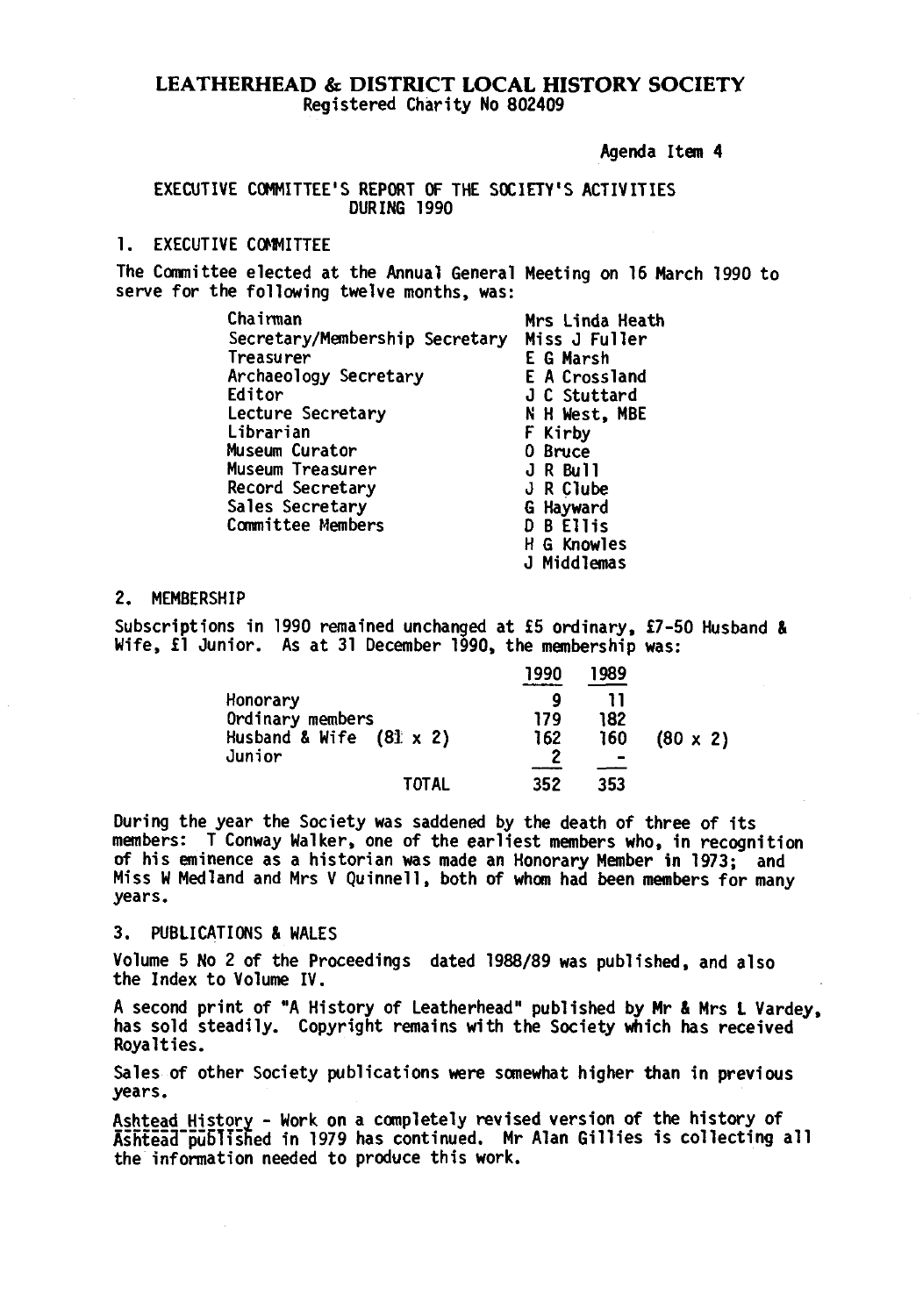Fetcham History - Mr G Hayward is indexing all information received on the vIIIage of Fetcham, to form the basis of a new work on the history of Fetcham. Much of the information is based on earlier research by Mr John Lewame.

## 4. LIBRARY

A review of the policy, purpose and use of the Library was made, as well as a check to confirm the relevance of the books themselves: very few were found to be outside the scope of the Society's activities.

The Frank Benger Book Repair Fund now has sufficient money to commence a programme of repair to some of the Society's valuable books. The first book will shortly be taken for repair.

## 5. STORAGE SPACE

The Museum and the Society both suffer from the universal problem of lack of secure, local storage space. A small Sub-Committee, headed by the Chairman, has been investigating all possible opportunities for renting or building suitable accommodation. Both County and Local Councils are aware of the need for space, as also are various organisations concerned with Museums. In the November 1990 Newsletter an appeal was made to members for information that might help the Society to achieve proper storage facilities.

During the year the Society had to vacate the room used for some years in Woodville School. The documents stored there were moved to Wesley House, where Mole Valley D C have kindly made some space available. The Museum artefacts were moved to a garage loaned by a new member as a temporary store, for which the Museum is most grateful; but alternative space must be found in 1991.

## 6. MUSEUM REPORT

1990 saw the completion of the first ten years of the Museum's life since its official opening in October 1980.

Opening times of the Museum remained the same as in previous years; and occasionally it was opened specially at other times for group visits such as parties of school children from Boxhill School, Mickleham; St Peter's School, Leatherhead; and Eastwick Middle School, Great Bookham.

The successful "Literary Leatherhead" exhibition continued into 1990. It was temporarily replaced in August and September by a special exhibition concerning the Saxon period in our area, partly inspired by the excavations at the Esso site. It was later replaced by the excellent photographs of the area taken by Society members for a photographic exhibition held on 16 November.

Gifts continued to be made by visitors. The most spectacular gift was the swan which once stood on the portico over the entrance to the Swan Inn. Fortunately for the Museum and for Leatherhead, the swan had rested since 1936 in the garden of a house in Fetcham now owned by Sheila Warner. She took infinite pains to repair the ravages of the years and the swan now resides in the garden of the Museum.

During 1991 all Museums in Kent, Sussex and Surrey must be registered with the Museums and Galleries Commission in order to qualify for grants and othbr assistance. Certain criteria have to be met and these include having the active support of a professional Curator. Steps are being taken to interest the Curator of a Local Government Museum in acting as our "Curatorial Adviser". His expertise would be of great assistance.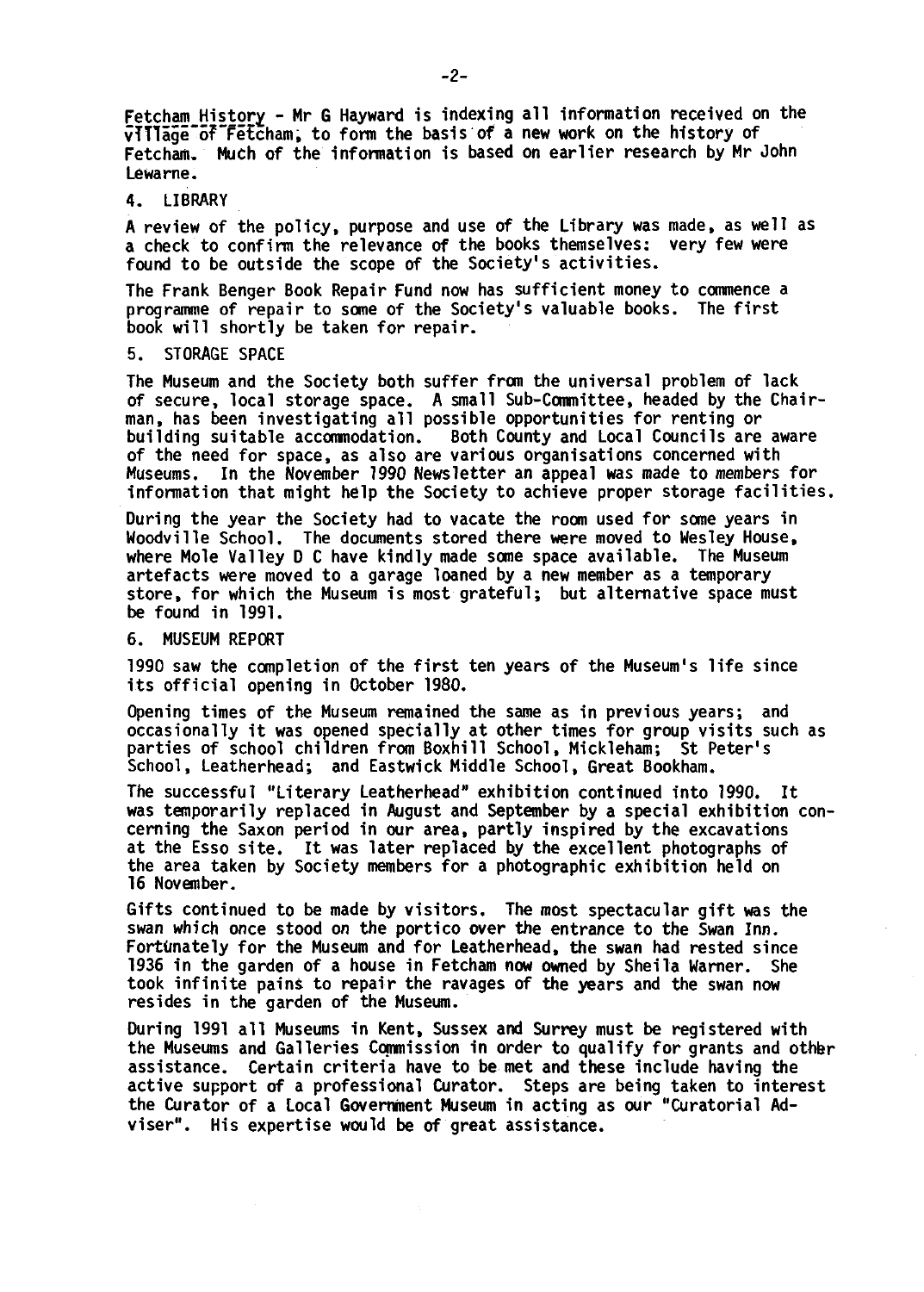The Friends of the Museum repeated their annual gift of £100 to the Trustees of Hampton Cottage. They also paid £55 for materials used by Lawrie /Smith to construct much-needed additional display boards etc; and £36 for materials used in the restoration of the swan. They also hired the room and provided the food for the "Thank-you, Stewards" evening in December, whilst the Society provided the liquid refreshment. The evening was organised by Jim Middlemas, who recently took over the'Chairmanship of the Friends, David Bruce having resigned during the year. In October the Committee of the Friends of the Museum were pleased to appoint David Bruce an Honorary Member of the Friends, in appreciation of his work for them.

Thanks are given to all those who helped in so many capacities to keep the Museum running so successfully.

## 7. ARCHAEOLOGY

Historic Landscape Project - Some members of the Society continued to give support to the Historic Landscape Project of the Surrey Archaeological Society, by field-walking the arable fields around Bocketts Farm and identifying field boundaries in Norbury Park.

"SaxOn Secrets in Surrey" - In June the Society combined with Guildford Museum to present a display in Thorndike Theatre, of Saxon material to support the launch by Esso PLC of Rob Poulton's book "Saxon Secrets in Surrey". The material was then put on show in our Museum until the end of September, when it was used by Esso at the formal opening of their offices in Ermyn Way, the site of the Anglo-Saxon cemetery.

Howard Family Vault - Stephen Fortescue obtained permission and made arrangements to open the Howard Family Vault in the churchyard of St Nicolas, Great Bookham in order to discover exactly how many members of the Howard family were buried there and who they were. In July 1990 he organised a small team of Society members to carry out this investigation, with the assistance of members of the Surrey Archaeological Society and of the 3rd Bookham Venture Scouts who also provided over-night security.

The structure was surveyed by David Heath; photographs of the interior and the inscriptions were taken by Mary Rice-Oxley and Ron Johnson.

#### 8. PROGRAMME

The programme of talks and visits arranged during 1990 was:

| January 12  | "Producing a Local History" - Edwina Vardey, Editor of "A<br>History of Leatherhead" |
|-------------|--------------------------------------------------------------------------------------|
| Februarv 16 | "A Selection of the Society's Slides of Leatherhead"                                 |

- $\cdot$ s prides of Leatherhead", presented by Linda Heath
- March 16 Annual General Meeting, followed by a talk on the Historic Landscape Project by the Secretary of the Committee organising the project, Steven Dyer
- April 20 "Fishbourne and Portchester" Pre-visit talk by Ernest Crossland and Derek Renn
- May 12 Visit to Fishbourne and Portchester. This visit did not in fact take place due to the non-appearance of the coach booked. The Archaeology Secretary has re-arranged the visit for Saturday, 18 May 1991
- June 12 Half day visit to Chatley Heath Semaphore Tower and Hatchford Park, Cobham, arranged by David Ellis